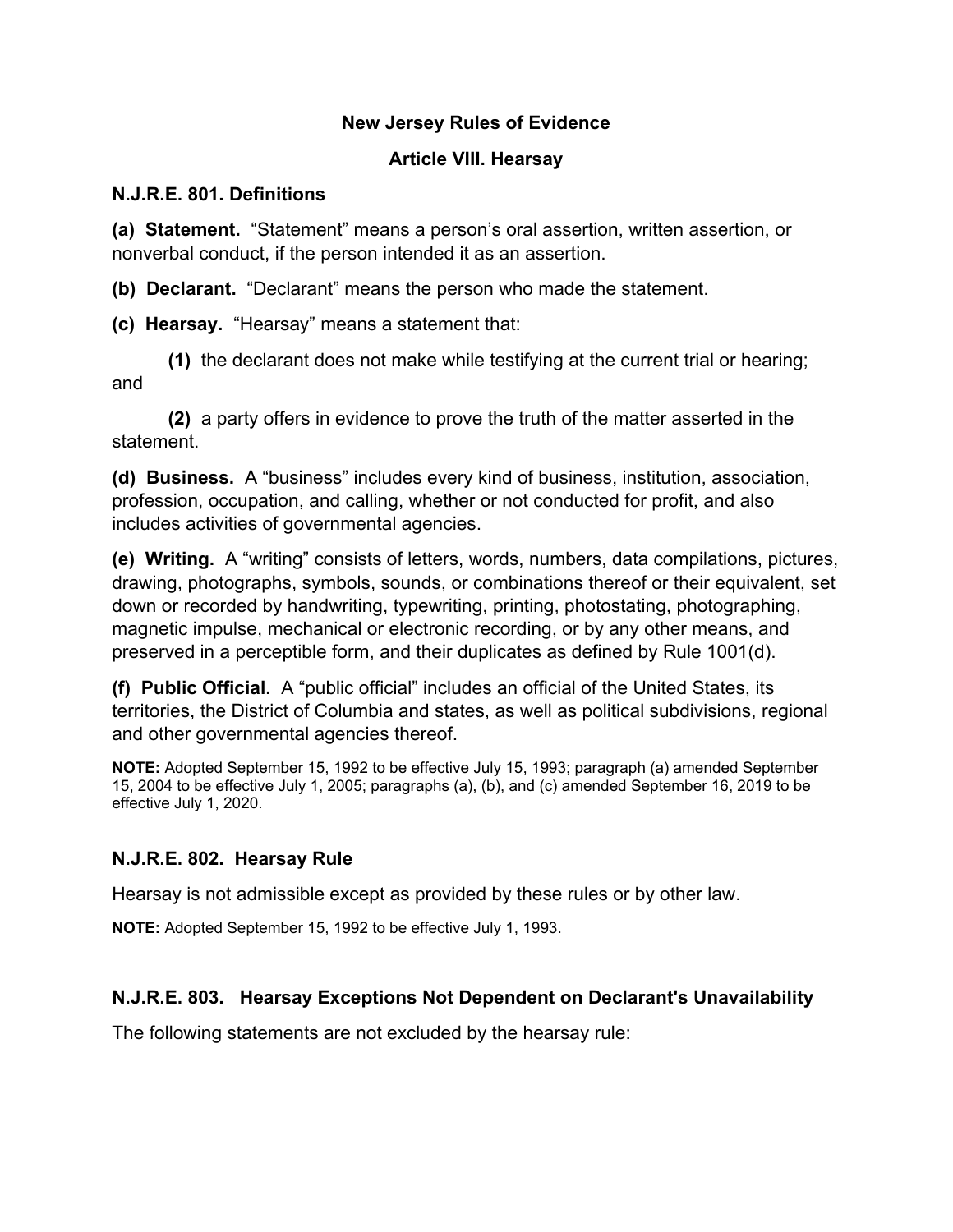**(a) A Declarant-Witness' Prior Statement.** The declarant-witness testifies and is subject to cross-examination about a prior otherwise admissible statement, and the statement:

**(1)** is inconsistent with the declarant-witness' testimony at the trial or hearing and is offered in compliance with Rule 613.

However, when the statement is offered by the party calling the declarant-witness, it is admissible only if, in addition to the foregoing requirements, it (A) is contained in a sound recording or in a writing made or signed by the declarant-witness in circumstances establishing its reliability or (B) was given under oath at a trial or other judicial, quasi-judicial, legislative, administrative or grand jury proceeding, or in a deposition; or

 **(2)** is consistent with the declarant-witness' testimony and is offered to rebut an express or implied charge against the declarant-witness of (A) recent fabrication or (B) improper influence or motive; or

 **(3)** is a prior identification of a person made after perceiving that person if made in circumstances precluding unfairness or unreliability.

**(b) Statement by Party-Opponent.** The statement is offered against a party-opponent and is:

 **(1)** the party-opponent's own statement, made either in an individual or in a representative capacity; or

 **(2)** a statement whose content the party-opponent has adopted by word or conduct or in whose truth the party-opponent has manifested belief; or

**(3)** a statement by a person authorized by the party-opponent to make a statement concerning the subject; or

 **(4)** a statement by the party-opponent's agent or servant concerning a matter within the scope of the agency or employment, made during the existence of the relationship; or

 **(5)** a statement made at the time the party-opponent and the declarant were participating in a plan to commit a crime or civil wrong and the statement was made in furtherance of that plan.

In a criminal case, the admissibility of a defendant's statement, which is offered against the defendant, is subject to Rule 104(c).

**(c) Statements Not Dependent on Declarant's Availability.** The following are not excluded by the rule against hearsay, regardless of whether the declarant is available as a witness: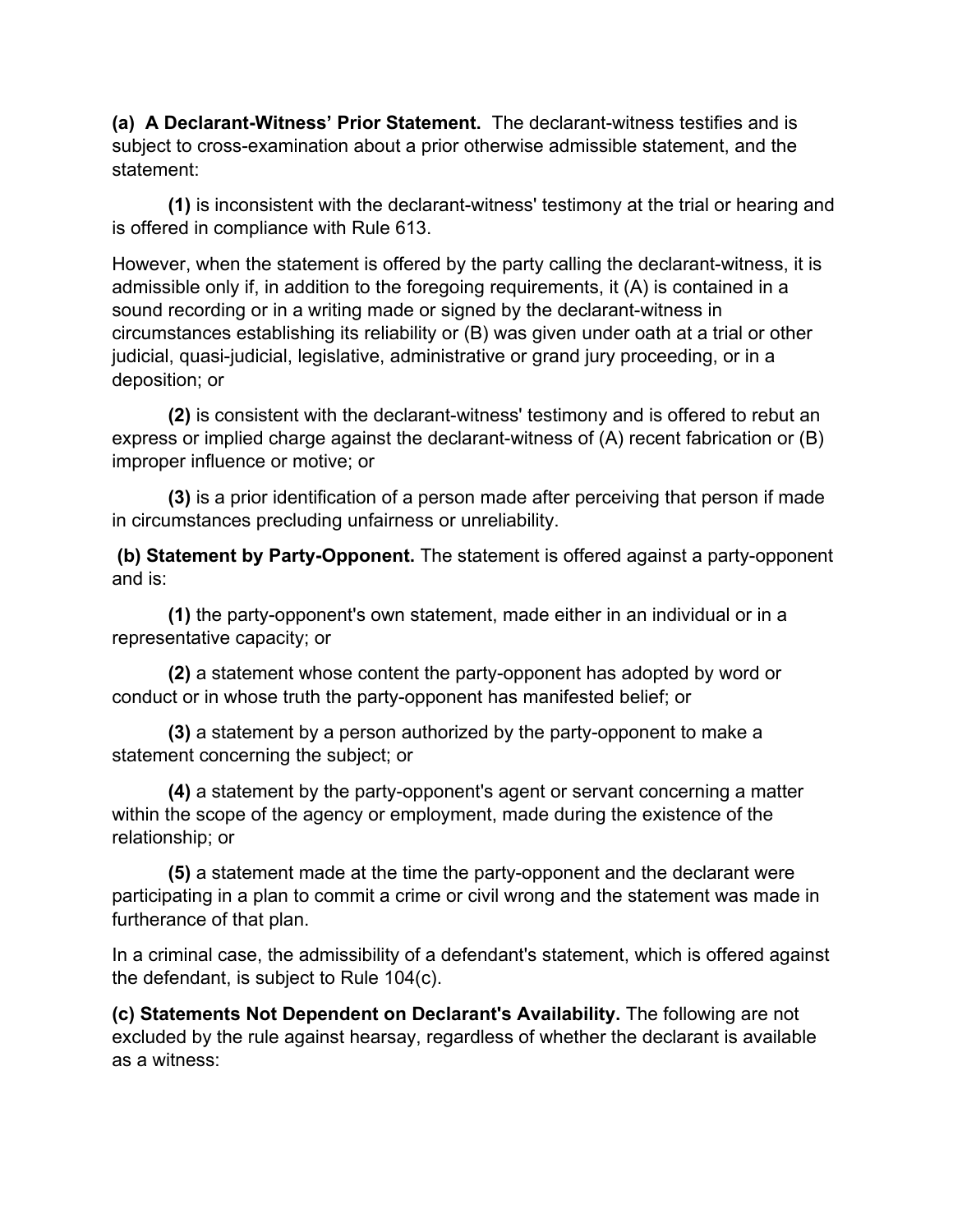**(1) Present Sense Impression.** A statement describing or explaining an event or condition, made while or immediately after the declarant perceived it and without opportunity to deliberate or fabricate.

**(2) Excited Utterance.** A statement relating to a startling event or condition made while the declarant was under the stress of excitement caused by the event or condition and without opportunity to deliberate or fabricate.

**(3) Then-Existing Mental, Emotional, or Physical Condition.** A statement made in good faith of the declarant's then-existing state of mind, emotion, sensation or physical condition (such as intent, plan, motive, design, mental feeling, pain, or bodily health), but not including a statement of memory or belief to prove the fact remembered or believed unless it relates to the execution, revocation, identification, or terms of declarant's will.

**(4) Statements for Purposes of Medical Diagnosis or Treatment.** A statement that:

**(A)** is made in good faith for purposes of, and is reasonably pertinent to, medical diagnosis or treatment; and

**(B)** describes medical history; past or present symptoms or sensations; their inception; or their general cause.

**(5) Recorded Recollection.** A statement concerning a matter about which the witness is unable to testify fully and accurately because of insufficient present recollection if the statement is contained in a writing or other record that;

**(A)** was made at a time when the fact recorded actually occurred or was fresh in the memory of the witness; and

**(B)** was made by the witness or under the witness' direction or by some other person for the purpose of recording the statement when it was made; and

**(C)** the statement concerns a matter of which the witness had knowledge when it was made.

This exception does not apply if unless the circumstances indicate that the statement is not trustworthy. When the witness does not remember part or all of the contents of a writing, the portion the witness does not remember may be read into evidence but shall not be introduced as an exhibit over objection.

**(6) Records of a Regularly Conducted Activity.** A statement contained in a writing or other record of acts, events, conditions, and, subject to Rule 808, opinions or diagnoses, made at or near the time of observation by a person with actual knowledge or from information supplied by such a person, if the writing or other record was made in the regular course of business and it was the regular practice of that business to make such writing or other record.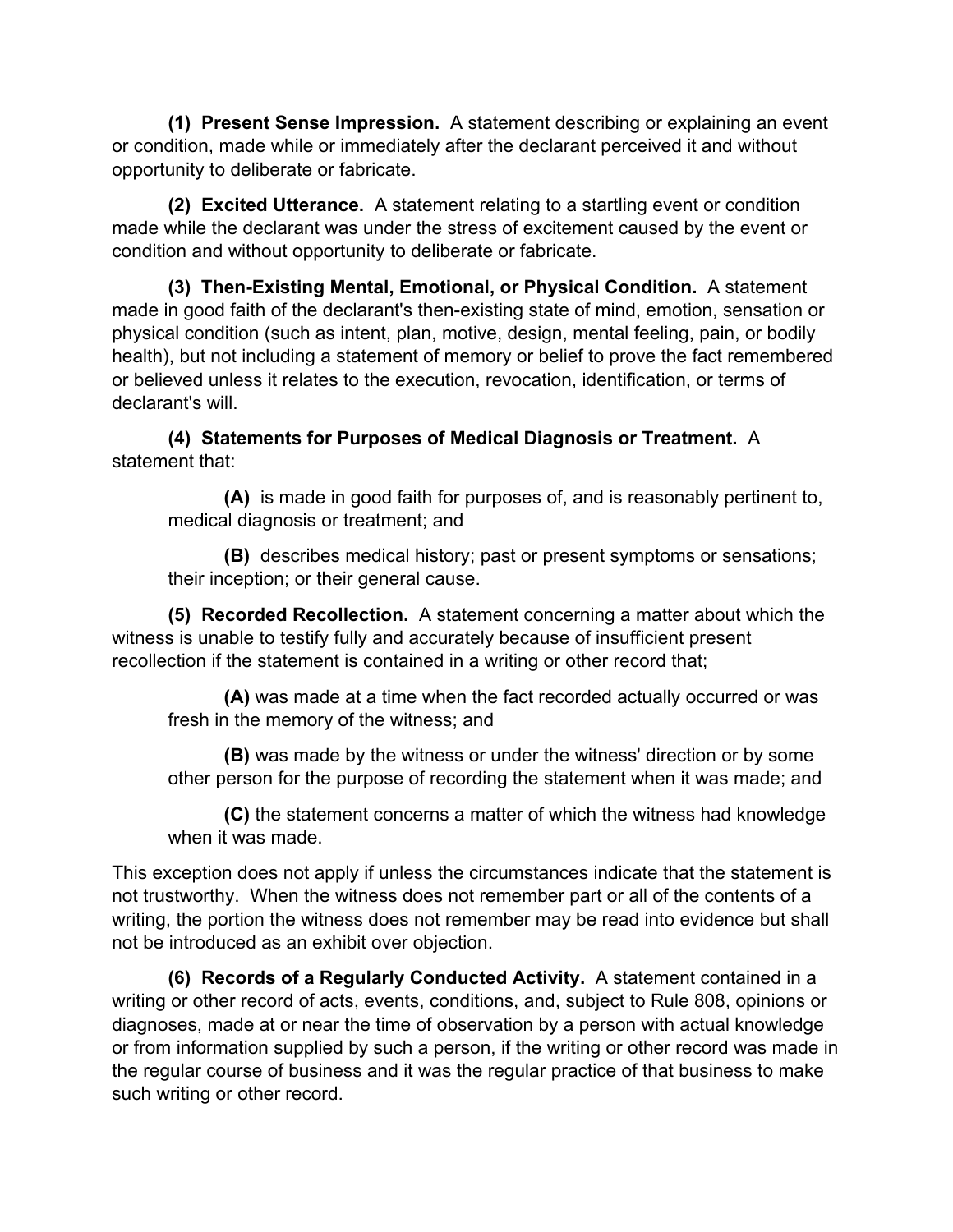This exception does not apply if the sources of information or the method, purpose or circumstances of preparation indicate that it is not trustworthy.

**(7) Absence of an Entry in Records of Regularly Conducted Activity.** Evidence that a matter is not included in a writing or other record kept in accordance with the provisions of Rule 803(c)(6), if:

**(A)** the evidence is admitted to prove that the matter did not occur or exist; and

**(B)** a record was regularly kept for a matter of that kind.

This exception does not apply if the sources of information or other circumstances indicate that the inference of nonoccurrence or nonexistence is not trustworthy.

**(8) Public Records, Reports, and Findings.** Subject to Rule 807,

**(A)** a statement contained in a writing made by a public official of an act done by the official or an act, condition, or event observed by the official if it was within the scope of the official's duty either to perform the act reported or to observe the act, condition, or event reported and to make the written statement; or

**(B)** statistical findings of a public official based upon a report of or an investigation of acts, conditions, or events, if it was within the scope of the official's duty to make such statistical findings.

This exception does not apply if the sources of information or other circumstances indicate that such statistical findings are not trustworthy.

**(9) Public Records of Vital Statistics.** Subject to Rule 807, a record of a birth, fetal death, death, or marriage or civil union, if reported to a public office in accordance with a legal duty.

**(10) Absence of Public Record or Entry.** Subject to Rule 807, a certification in accordance with Rule 902 stating that a diligent search failed to disclose a public record, report, writing, or entry when offered to prove:

**(A)** the record or statement does not exist; or

**(B)** the matter did not occur or exist, if a public office regularly kept a record or statement for a matter of that kind.

This exception does not apply if the sources of information or other circumstances indicate that the inference of nonoccurrence or nonexistence is not trustworthy.

**(11) Records of Religious Organizations Concerning Personal or Family History.** Subject to Rule 807, a statement of birth, legitimacy, ancestry, marriage or civil union, divorce, death, relationship by blood or marriage, or similar facts of personal or family history, contained in a regularly kept record of a religious organization.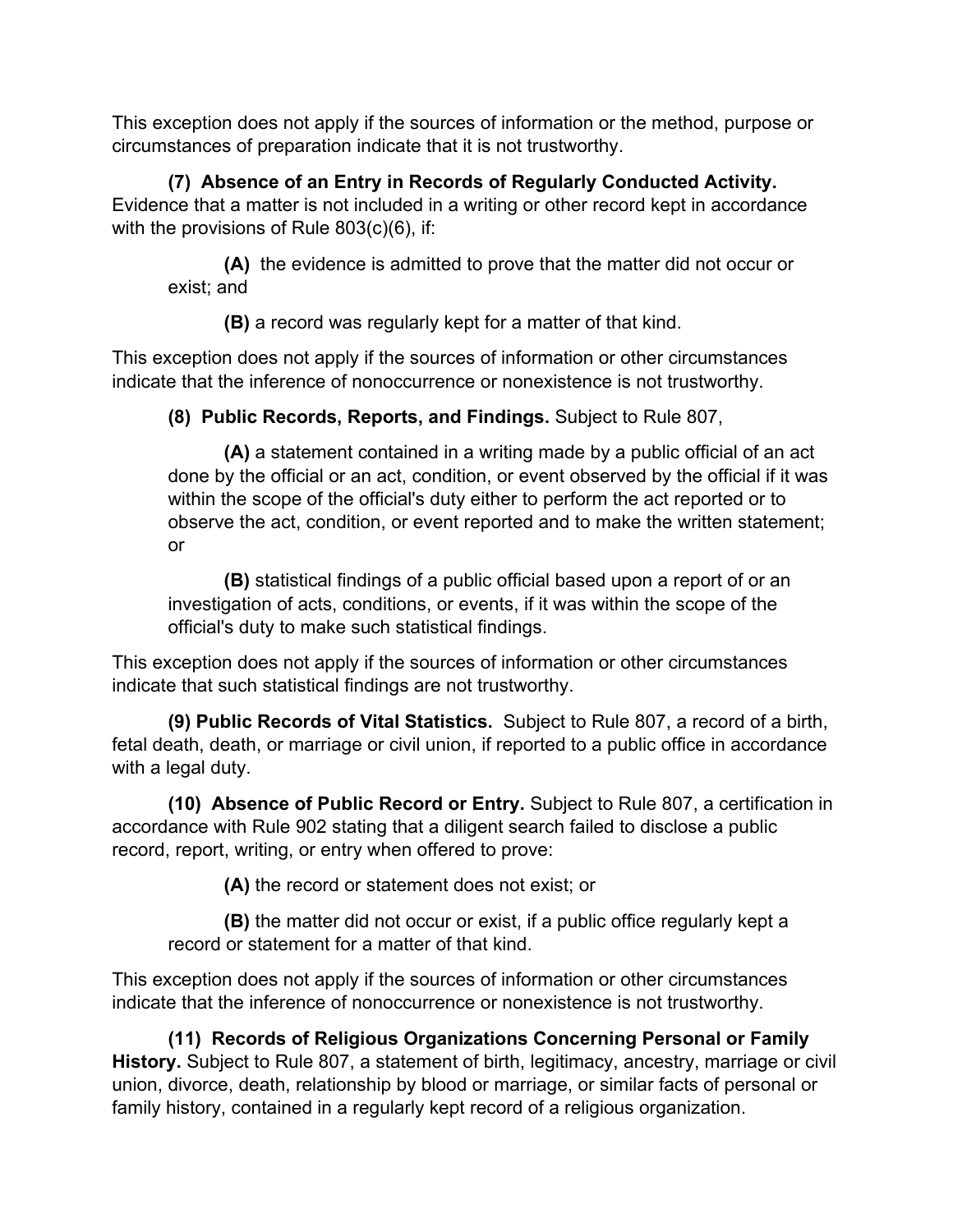**(12) Certificates of Marriage, Civil Union, Baptism, and Similar Ceremonies.**  Subject to Rule 807, a statement of fact contained in a certificate:

**(A)** made by a person who is authorized by a religious organization or by law to perform the act certified;

**(B)** attesting that the person performed a marriage or civil union or similar ceremony or administered a sacrament; and

**(C)** purporting to have been issued at the time of the act or within a reasonable time after it.

**(13) Family Records.** Subject to Rule 807, a statement of fact about personal or family history contained in a family record, such as a Bible, genealogy, chart, engraving on a ring, inscription on a family portrait, engraving on an urn, crypt, tombstone, or other burial marker.

**(14) Records of Documents that Affect an Interest in Property.** Subject to Rule 807, the record of a document that purports to establish or affect an interest in property if:

**(A)** the record is admitted to prove the content of the original recorded document, along with its signing and its delivery by each person who purports to have signed it;

**(B)** the record is kept in a public office; and

**(C)** a statute authorizes recording documents of that kind in that office.

**(15) Statements in Documents that Affect an Interest in Property.** Subject to Rule 807, a statement contained in a document that purports to establish or affect an interest in property if the matter stated was relevant to the document's purpose, unless dealings with the property are inconsistent with the truth of the statement or the purport of the document.

**(16) Statements in Ancient Documents.** A statement in a document at least 30 years old and whose authenticity is established.

**(17) Market Reports and Similar Commercial Publications.** Market quotations, tabulations, lists, directories, or other published compilations that are generally relied on by the public or by persons in particular occupations.

**(18) Statements in Learned Treatises, Periodicals, or Pamphlets.** A statement contained in a published treatise, periodical, or pamphlet, on a subject of history, medicine, or other science or art, if:

**(A)** the statement is relied on by an expert witness on direct examination or called to the attention of the expert on cross-examination; and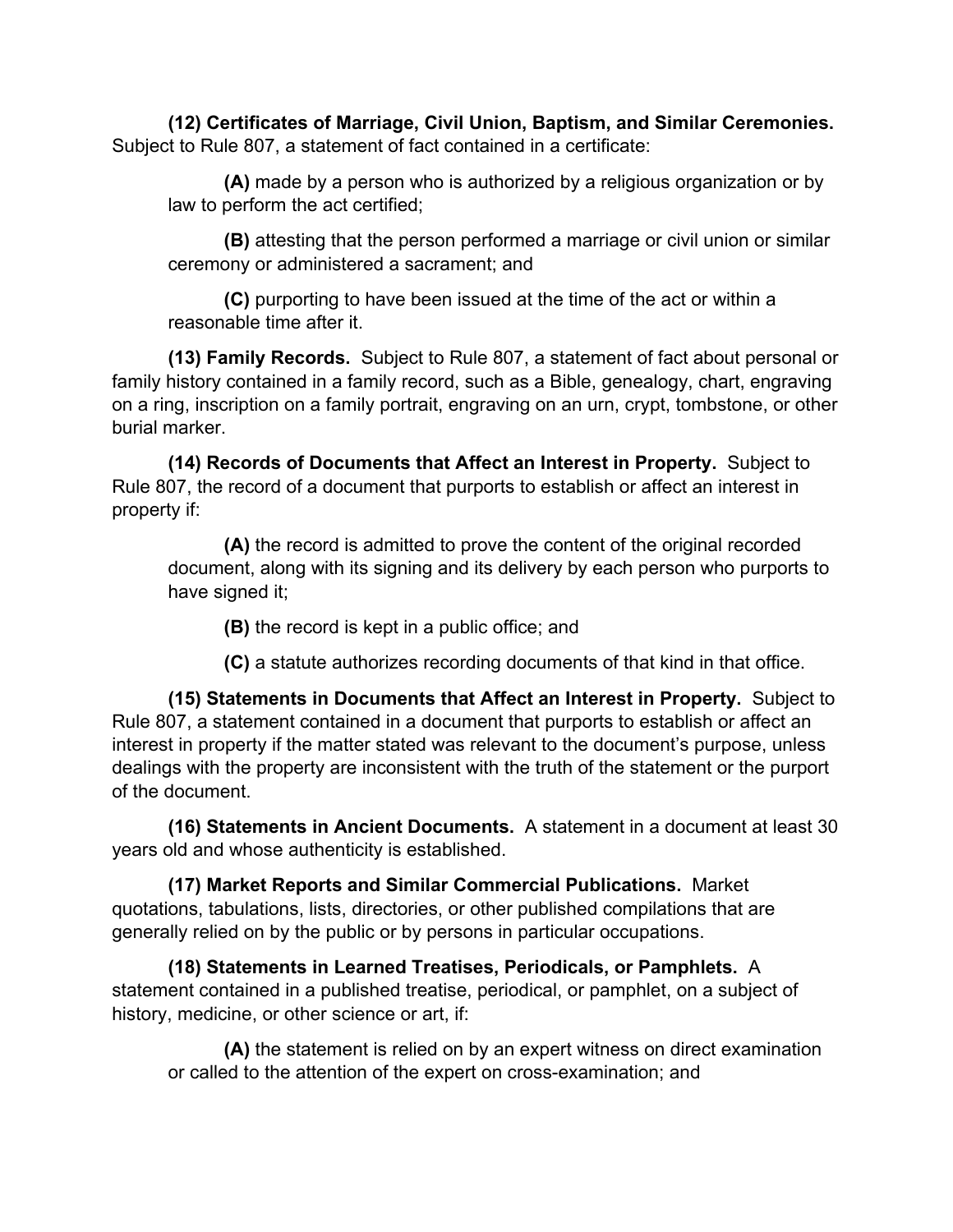**(B)** the publication is established as a reliable authority by testimony or by judicial notice.

If admitted, the statement may not be received as an exhibit but may be read into evidence or, if graphics, shown to the jury.

**(19) Reputation Concerning Personal or Family History.** Evidence of a person's reputation among members of a person's family by blood, adoption, or marriage or civil union, or among a person's associates, or in the community, concerning a person's birth, adoption, marriage or civil union, divorce, death, legitimacy, ancestry, relationship by blood, adoption, or marriage or civil union, or other similar facts of a person's personal or family history.

**(20) Reputation Concerning Boundaries or General History.** Evidence of reputation in a community, arising before the controversy, concerning boundaries of land in the community or customs that affect the land, or concerning general historical events important to that community, state, or nation in which the community is located.

**(21) Reputation Concerning Character.** Evidence of reputation of a person's character at a relevant time among the person's associates or in the community.

**(22) Judgment of Previous Conviction of Crime.** In a civil proceeding, except as otherwise provided by court order on acceptance of a plea, evidence of a final judgment against a party adjudging the party guilty of an indictable offense in New Jersey or of an offense which would constitute an indictable offense if committed in this state, as against that party, to prove any fact essential to sustain the judgment.

**(23) Judgment Involving Personal, Family, or General History, or a Boundary.** A judgment that is admitted to prove a matter of personal, family, or general history, or boundaries, if the matter:

**(A)** was essential to the judgment; and

**(B)** could be proved by evidence of reputation.

**(24)** [Not adopted.]

**(25) Statement against Interest.** A statement that a reasonable person in the declarant's position would have made only if the person believed it to be true because, when made, it was so contrary to the declarant's proprietary, pecuniary or social interest, or had so great a tendency to invalidate the declarant's claim against another or to expose the declarant to civil or criminal liability. Such a statement is admissible against a defendant in a criminal proceeding only if the defendant was the declarant.

**(26) Judgments against Persons Entitled to Indemnity.** Subject to Rule 807 and except in a case brought under the Joint Tortfeasors Contribution Law, N.J.S.A. 2A:53A-1 to -5, the record of a final judgment is admissible if offered by the judgment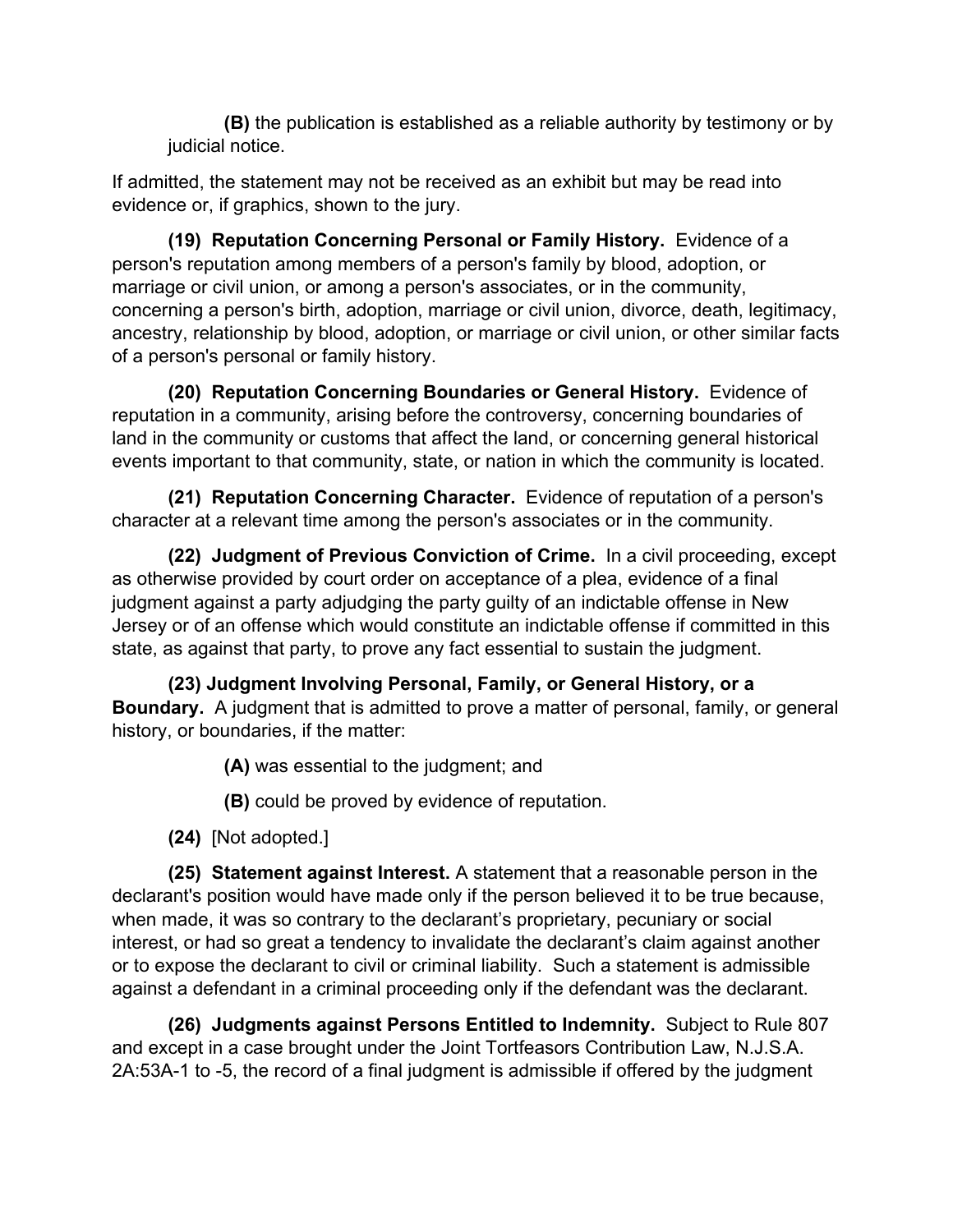debtor in an action in which the debtor seeks to recover partial or total indemnity or exoneration for money paid or a liability incurred because of the judgment, as evidence:

**(A)** of the liability of the judgment debtor;

**(B)** of the facts on which the judgment is based; and

**(C)** of the reasonableness of the damages recovered.

If the defendant in the second action had notice of and opportunity to defend the first action, the judgment is conclusive evidence.

**(27) Statements by a Child Relating to a Sexual Offense.** A statement made by a child under the age of 12 relating to sexual misconduct committed with or against that child is admissible in a criminal, juvenile, or civil case if (a) the proponent of the statement makes known to the adverse party an intention to offer the statement and the particulars of the statement at such time as to provide the adverse party with a fair opportunity to prepare to meet it; (b) the court finds, in a hearing conducted pursuant to Rule 104(a), that on the basis of the time, content and circumstances of the statement there is a probability that the statement is trustworthy; and (c) either (i) the child testifies at the proceeding, or (ii) the child is unavailable as a witness and there is offered admissible evidence corroborating the act of sexual abuse; provided that no child whose statement is to be offered in evidence pursuant to this rule shall be disqualified to be a witness in such proceeding by virtue of the requirements of Rule 601.

**NOTE:** Adopted September 15, 1992 to be effective July 1, 1993; paragraph (c)(25) amended and paragraph (c)(27) added June 30, 1993 to be effective July 1, 1993; paragraphs (c)(5), (c)(22), (c)(26), and (c)(27) amended September 15, 2004 to be effective July 1, 2005; paragraphs (a), (a)(1), (a)(2), (b), (b)(1), (b)(2), (b)(3), (b)(4), (b)(5), (c), (c)(1), (c)(2), (c)(3), (c)(4), (c)(5), (c)(5)(A), (c)(5)(B), (c)(5)(C),  $(c)(6)$ ,  $(c)(7)$  amended,  $(c)(7)$  redesignated as  $(c)(7)(A)$  and  $(B)$ ,  $(c)(8)$ ,  $(c)(8)(A)$ ,  $(c)(8)(B)$ ,  $(c)(9)$ ,  $(c)(10)$ , (c)(10)(A), (c)(10)(B), (c)(11), (c)(12) amended, (c)(12) redesignated as (c)(12)(A), (B), and (C), (c)(13), (c)(14) amended, (c)(14) redesignated as (c)(14)(A), (B), and (C), (c)(15), (c)(16), (c)(17), (c)(18), (c)(18) amended, (c)(18) redesignated as (c)(18)(A) and (B), (c)(19), (c)(20), (c)(21), (c)(22), (c)(23), (c)(23) amended, (c)(23) redesignated as (c)(23)(A) and (B), (c)(25), (c)(26), (c)(26) amended, (c)(26) redesignated as (c)(26 (A), (B), and (C), and (c)(27) amended September 16, 2019 to be effective July 1, 2020.

# **N.J.R.E. 804. Hearsay Exceptions: Declarant Unavailable**

**a) Definition of Unavailable.** Except when the declarant's unavailability has been procured or wrongfully caused by the proponent of declarant's statement for the purpose of preventing declarant from attending or testifying, a declarant is "unavailable" as a witness if declarant:

**(1)** is exempted by ruling of the court on the ground of privilege from testifying concerning the subject matter of the statement; or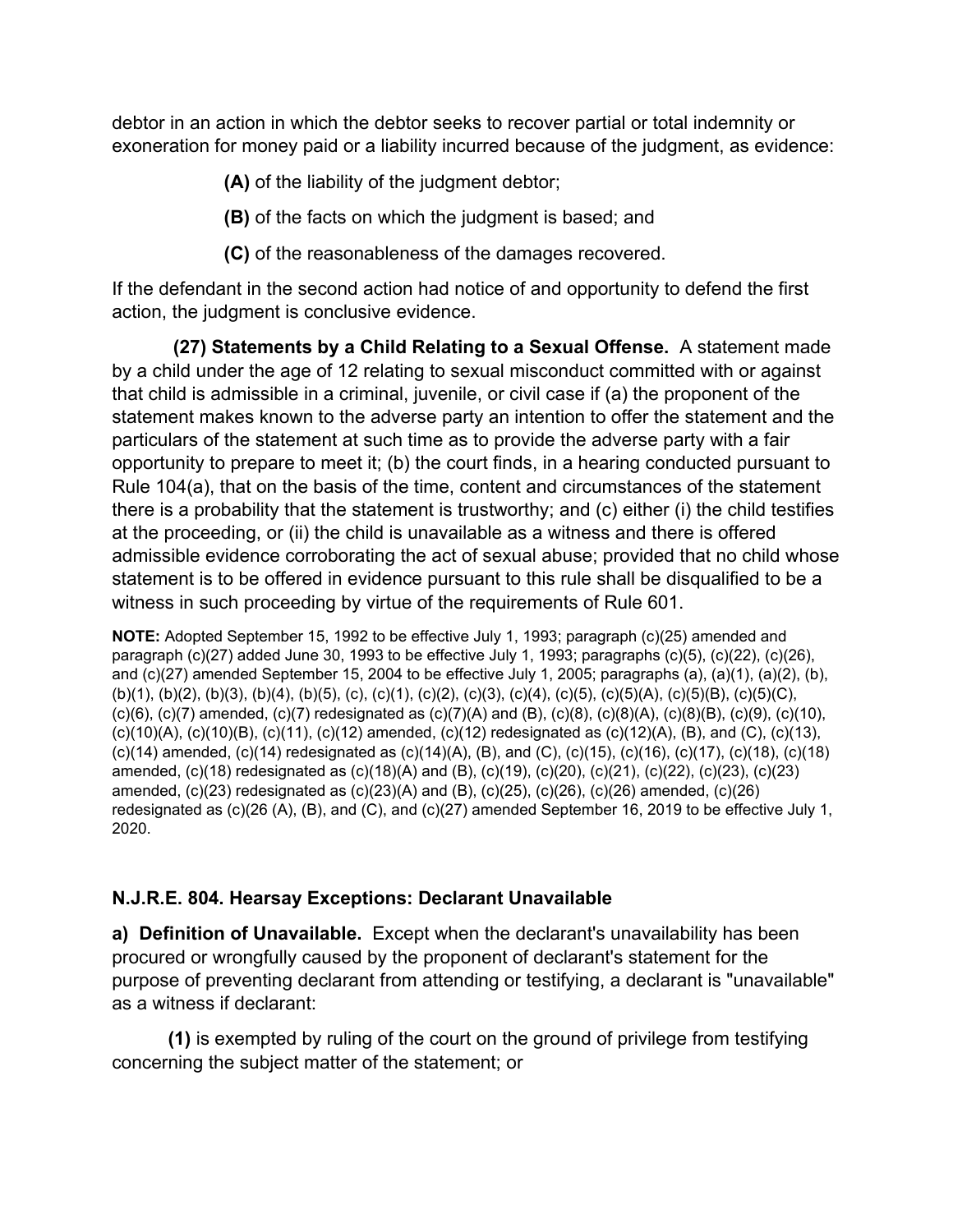**(2)** persists in refusing to testify concerning the subject matter of the statement despite an order of the court to do so; or

**(3)** testifies to a lack of memory of the subject matter of the statement; or

**(4)** is absent from the trial, hearing or proceeding because of death, physical or mental illness or infirmity, or other cause; and

**(A)** the proponent of the statement is unable by process or other reasonable means to procure the declarant's attendance at the trial, hearing, or proceeding; and

**(B)** with respect to statements proffered under Rules 804(b)(4) and (7), the proponent must be unable, without undue hardship or expense, to obtain declarant's deposition for use in lieu of testimony at the trial, hearing, or proceeding; or

**(5)** [Deleted – see N.J.R.E. 803(c)(27)].

**(b) Hearsay Exceptions.** Subject to Rule 807, the following are not excluded by the hearsay rule if the declarant is unavailable as a witness.

#### **(1) Testimony in Prior Proceedings.**

**(A)** Testimony that: (i) was given by a witness at a prior trial of the same or a different matter, or in a hearing or deposition taken in compliance with law in the same or another proceeding; and (ii) is now offered against a party who had an opportunity and similar motive in the prior trial, hearing or deposition to develop the testimony by examination or cross-examination.

**(B)** In a civil proceeding, or when offered by the defendant in a criminal proceeding, testimony given in a prior trial, hearing or deposition taken in compliance with law to which the party against whom the testimony is now offered was not a party, if the party who offered the prior testimony or against whom it was offered had an opportunity to develop the testimony on examination or cross-examination and had an interest and motive to do so, which is the same or similar to that of the party against whom it is now offered.

**(C)** Expert opinion testimony given in a prior trial, hearing, or deposition otherwise admissible under (A) or (B) may be excluded if the court finds that there are experts of a like kind generally available within a reasonable distance from the place in which the action is pending and the interests of justice so require.

**(2) Statement Under Belief of Imminent Death.** In a criminal proceeding, a statement made by a victim unavailable as a witness is admissible if it was made voluntarily and in good faith and while the declarant believed in the imminence of declarant's impending death.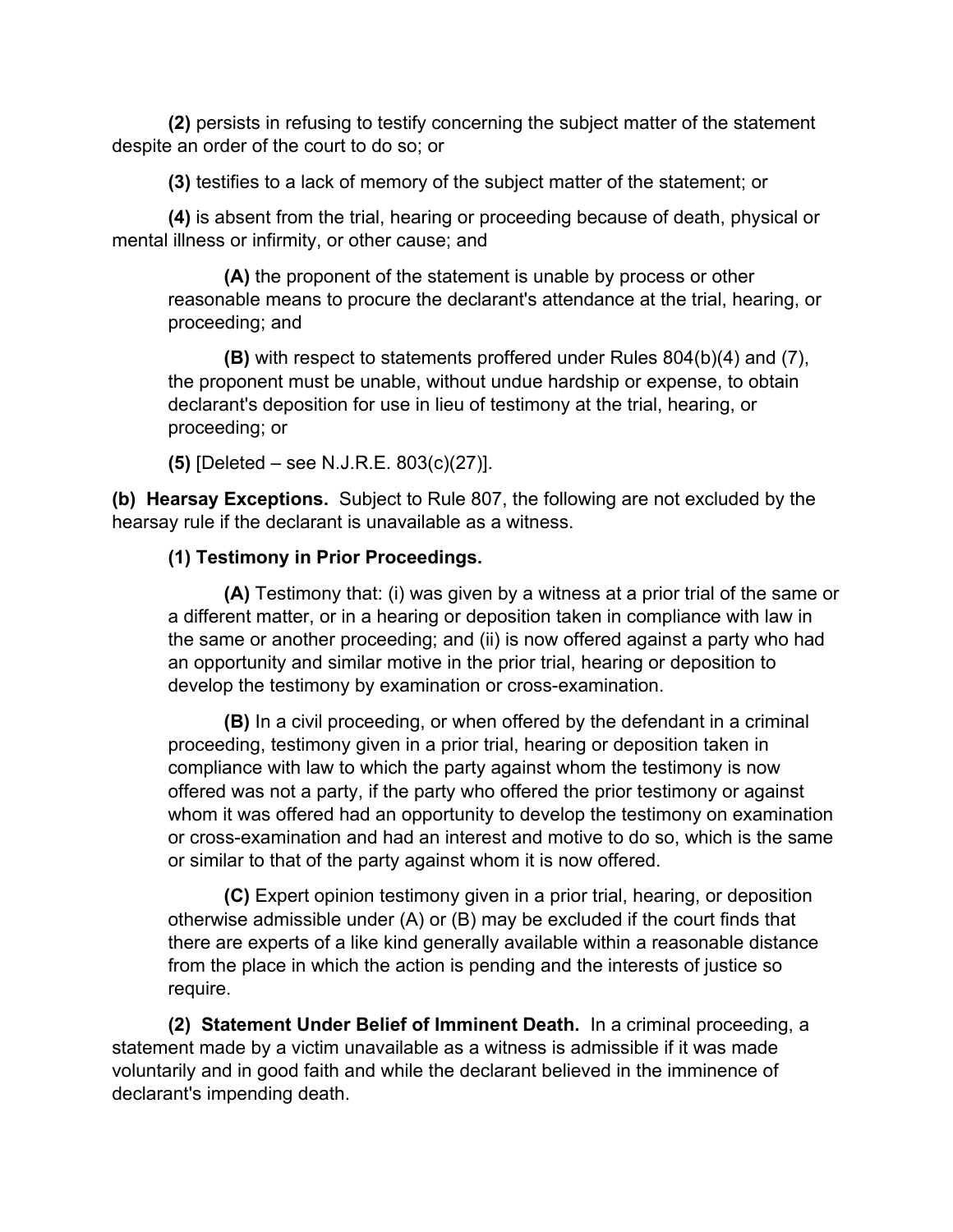- **(3) Statement Against Interest.** [Adopted in 1993 as Rule 803(c)(25)]
- **(4) Statement of Personal or Family History.** A statement about:

**(A)** the declarant's own birth, adoption, legitimacy, ancestry, marriage or civil union, divorce, relationship by blood, adoption, or marriage or civil union, or similar facts of personal or family history, even though the declarant had no way of acquiring personal knowledge about that fact; or of the matter stated; or

**(B)** another person concerning any of these facts, as well as death, if the declarant was related to the person by blood, adoption, or marriage or civil union, or was so intimately associated with the person's family that the declarant's information is likely to be accurate.

### **(5) Other Exceptions.** [Not Adopted]

**(6) Trustworthy Statements by Deceased Declarants.** In a civil proceeding, a statement made by a person unavailable as a witness because of death if the statement was made in good faith upon declarant's personal knowledge in circumstances indicating that it is trustworthy.

**(7) Voters' Statements.** A statement by a voter concerning the voter's qualifications to vote or the fact or content of the vote.

**(8)** [Deleted.]

**(9) Forfeiture by Wrongdoing.** A statement offered against a party who has engaged, directly or indirectly, in wrongdoing that was intended to, and did, procure the unavailability of the declarant as a witness.

**NOTE:** Adopted September 15, 1992 to be effective July 1, 1993; paragraphs (a)(5) and (b)(8) deleted and paragraph (b)(2) amended June 30, 1993 to be effective July 1, 1993; paragraphs (a) and (b) amended September 15, 2004 to be effective July 1, 2005; paragraph (b)(9) added September 15, 2010 to be effective July 1, 2011; paragraph (a) caption and text amended, paragraph (b) caption amended, paragraphs (b)(1), and (b)(4) captions and text amended, paragraphs (b)(2), (b)(6), (b)(7), (b)(9) captions amended September 16, 2019 to be effective July 1, 2020.

# **N.J.R.E. 805. Hearsay Within Hearsay**

Hearsay within hearsay is not excluded by the rule against hearsay if each part of the combined statements conforms with an exception to the rule.

**NOTE:** Adopted September 15, 1992 to be effective July 1, 1993; amended September 16, 2019 to be effective July 1, 2020.

# **N.J.R.E. 806. Attacking and Supporting Credibility of Declarant**

When a hearsay statement has been admitted in evidence, the credibility of the declarant may be attacked, and if attacked may be supported, by any evidence which